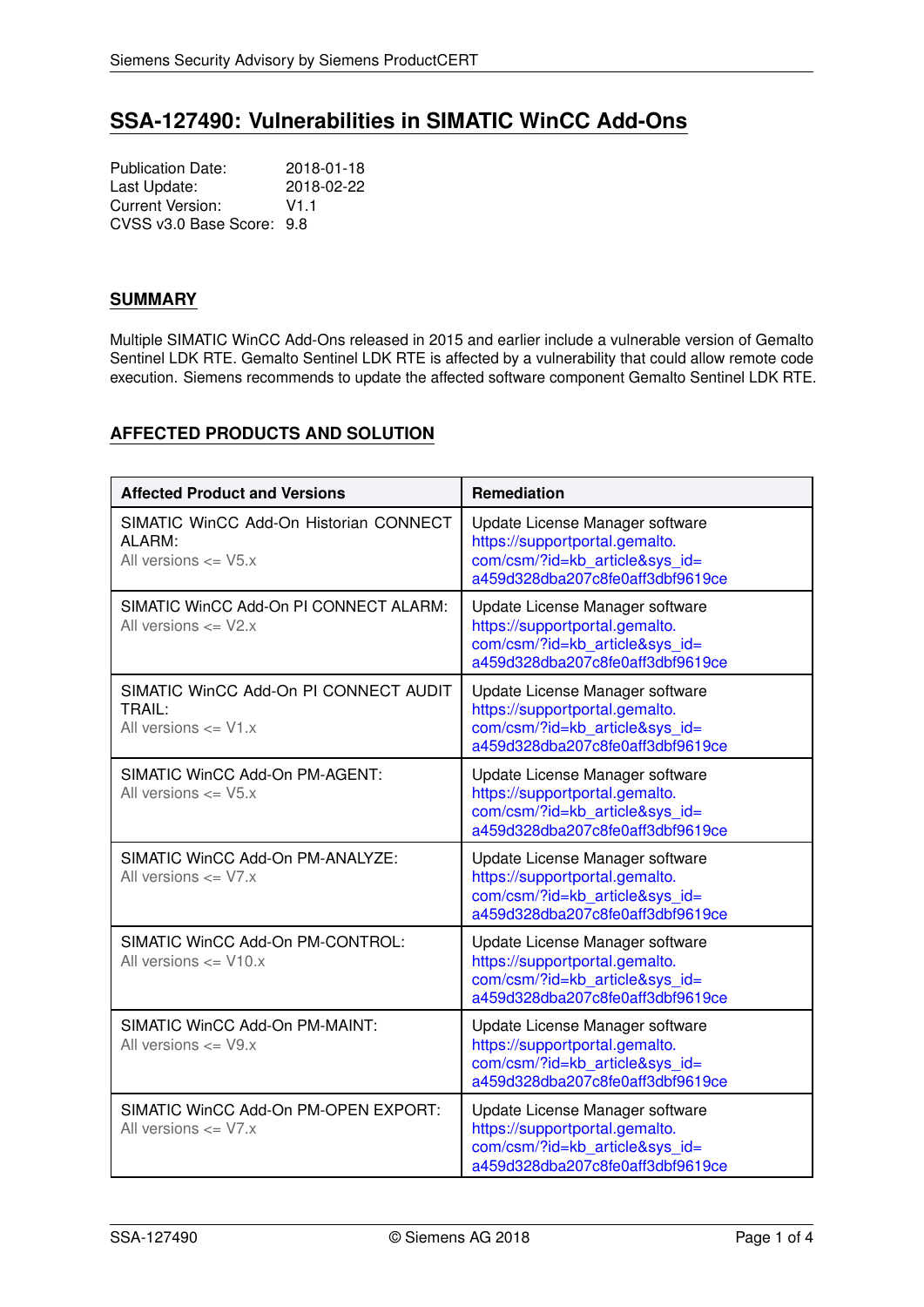| SIMATIC WinCC Add-On PM-OPEN HOST-S:<br>All versions $\leq$ V7.x  | Update License Manager software<br>https://supportportal.gemalto.<br>com/csm/?id=kb article&sys id=<br>a459d328dba207c8fe0aff3dbf9619ce |
|-------------------------------------------------------------------|-----------------------------------------------------------------------------------------------------------------------------------------|
| SIMATIC WinCC Add-On PM-OPEN IMPORT:<br>All versions $\leq$ V6.x  | Update License Manager software<br>https://supportportal.gemalto.<br>com/csm/?id=kb_article&sys_id=<br>a459d328dba207c8fe0aff3dbf9619ce |
| SIMATIC WinCC Add-On PM-OPEN PI:<br>All versions $\leq$ V7.x      | Update License Manager software<br>https://supportportal.gemalto.<br>com/csm/?id=kb article&sys id=<br>a459d328dba207c8fe0aff3dbf9619ce |
| SIMATIC WinCC Add-On PM-OPEN PV02:<br>All versions $\leq$ V1.x    | Update License Manager software<br>https://supportportal.gemalto.<br>com/csm/?id=kb_article&sys_id=<br>a459d328dba207c8fe0aff3dbf9619ce |
| SIMATIC WinCC Add-On PM-OPEN TCP/IP:<br>All versions $\leq$ V8.x  | Update License Manager software<br>https://supportportal.gemalto.<br>com/csm/?id=kb article&sys id=<br>a459d328dba207c8fe0aff3dbf9619ce |
| SIMATIC WinCC Add-On PM-QUALITY:<br>All versions $\leq$ V9.x      | Update License Manager software<br>https://supportportal.gemalto.<br>com/csm/?id=kb article&sys id=<br>a459d328dba207c8fe0aff3dbf9619ce |
| SIMATIC WinCC Add-On SICEMENT IT MIS:<br>All versions $\leq$ V7.x | Update License Manager software<br>https://supportportal.gemalto.<br>com/csm/?id=kb_article&sys_id=<br>a459d328dba207c8fe0aff3dbf9619ce |
| SIMATIC WinCC Add-On SIPAPER IT MIS:<br>All versions $\leq$ V7.x  | Update License Manager software<br>https://supportportal.gemalto.<br>com/csm/?id=kb article&sys id=<br>a459d328dba207c8fe0aff3dbf9619ce |

## **WORKAROUNDS AND MITIGATIONS**

Siemens has identified the following specific workarounds and mitigations that customers can apply to reduce the risk:

• It is advised to configure the environment according to our operational guidelines (see [https:](https://www.siemens.com/cert/operational-guidelines-industrial-security) [//www.siemens.com/cert/operational-guidelines-industrial-security\)](https://www.siemens.com/cert/operational-guidelines-industrial-security) in order to run the devices in a protected IT environment.

# **GENERAL SECURITY RECOMMENDATIONS**

As a general security measure, Siemens strongly recommends to protect network access to devices with appropriate mechanisms. In order to run the devices in a protected IT environment, Siemens particularly recommends to configure the environment according to Siemens' operational guidelines for Industrial Security (Download: [https://www.siemens.com/cert/operational-guidelines-industrial-security\)](https://www.siemens.com/cert/operational-guidelines-industrial-security), and to follow the recommendations in the product manuals.

Additional information on Industrial Security by Siemens can be found at: [https://www.siemens.com/](https://www.siemens.com/industrialsecurity) [industrialsecurity](https://www.siemens.com/industrialsecurity)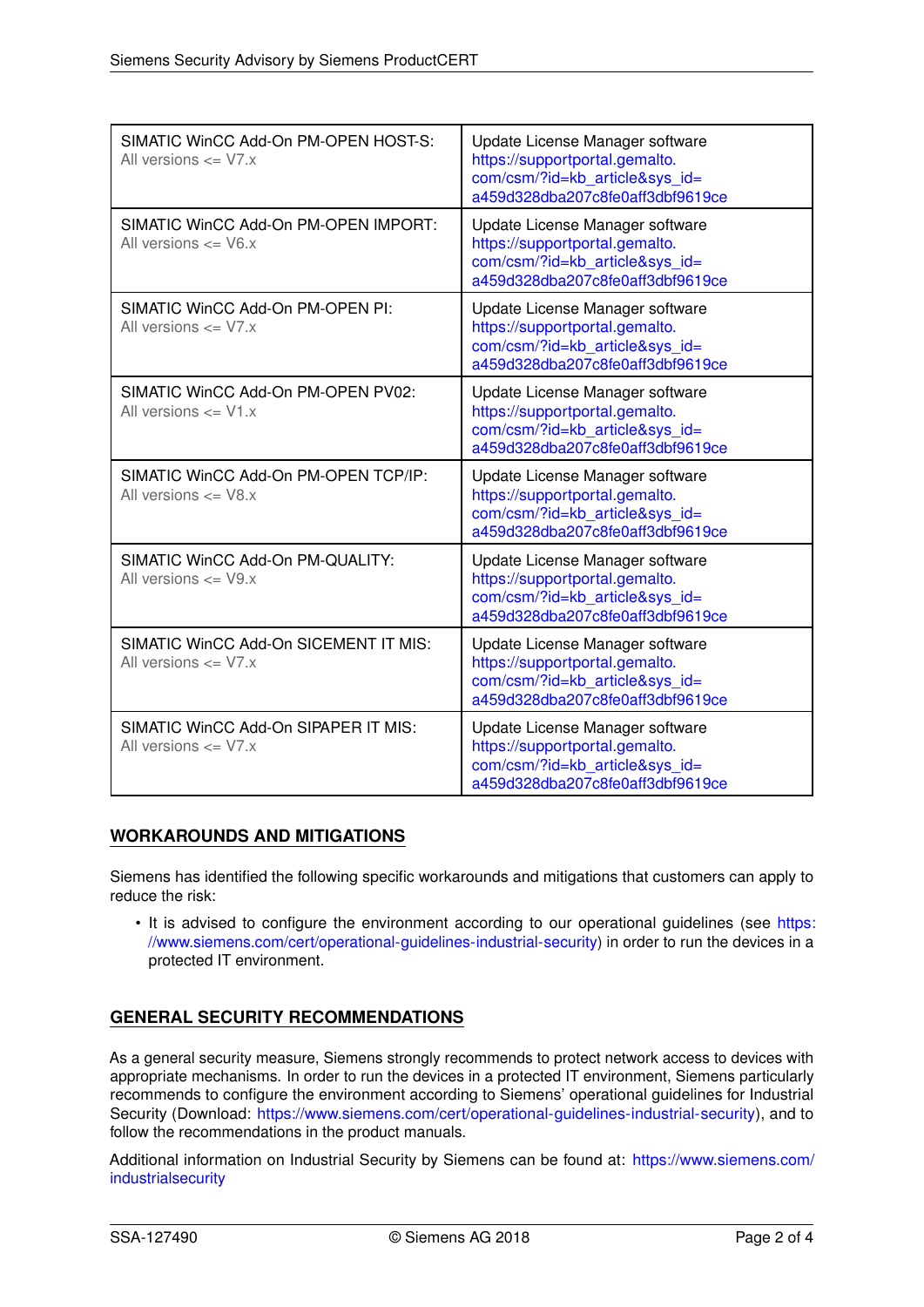### **PRODUCT DESCRIPTION**

SIMATIC WinCC is a supervisory control and data acquisition (SCADA) system. WinCC Add-Ons are developed by partners both inside and outside of Siemens to implement applications that are precisely tailored to the requirements of the industrial plant.

### **VULNERABILITY CLASSIFICATION**

The vulnerability classification has been performed by using the CVSS scoring system in version 3.0 (CVSS v3.0) [\(https://www.first.org/cvss/\)](https://www.first.org/cvss/). The CVSS environmental score is specific to the customer's environment and will impact the overall CVSS score. The environmental score should therefore be individually defined by the customer to accomplish final scoring.

#### Vulnerability CVE-2017-11496

Malformed ASN1 streams in V2C and similar input files can be used to generate stack-based buffer overflows. The vulnerability could allow arbitrary code execution.

| CVSS v3.0 Base Score |                                                            |
|----------------------|------------------------------------------------------------|
| <b>CVSS Vector</b>   | CVSS:3.0/AV:N/AC:L/PR:N/UI:N/S:U/C:H/I:H/A:H/E:P/RL:O/RC:C |

#### Vulnerability CVE-2017-11497

Language packs containing malformed filenames could lead to a stack buffer overflow. The vulnerability could allow arbitrary code execution.

| CVSS v3.0 Base Score | 9.8                                                        |
|----------------------|------------------------------------------------------------|
| <b>CVSS Vector</b>   | CVSS:3.0/AV:N/AC:L/PR:N/UI:N/S:U/C:H/I:H/A:H/E:P/RL:O/RC:C |

#### Vulnerability CVE-2017-11498

Zipped language packs with invalid HTML files could lead to NULL pointer access. The vulnerability could cause denial of service of the remote process.

| CVSS v3.0 Base Score |                                                            |
|----------------------|------------------------------------------------------------|
| <b>CVSS Vector</b>   | CVSS:3.0/AV:N/AC:L/PR:N/UI:N/S:U/C:N/I:N/A:H/E:P/RL:O/RC:C |

#### Vulnerability CVE-2017-12818

A stack overflow flaw in the custom XML-parser could allow remote denial of service.

| CVSS v3.0 Base Score |                                                            |
|----------------------|------------------------------------------------------------|
| <b>CVSS Vector</b>   | CVSS:3.0/AV:N/AC:L/PR:N/UI:N/S:U/C:N/I:N/A:H/E:P/RL:O/RC:C |

#### Vulnerability CVE-2017-12819

Remote manipulation of the language pack updater could allow NTLM-relay attacks.

| CVSS v3.0 Base Score | 9.8                                                        |
|----------------------|------------------------------------------------------------|
| <b>CVSS Vector</b>   | CVSS:3.0/AV:N/AC:L/PR:N/UI:N/S:U/C:H/I:H/A:H/E:P/RL:O/RC:C |